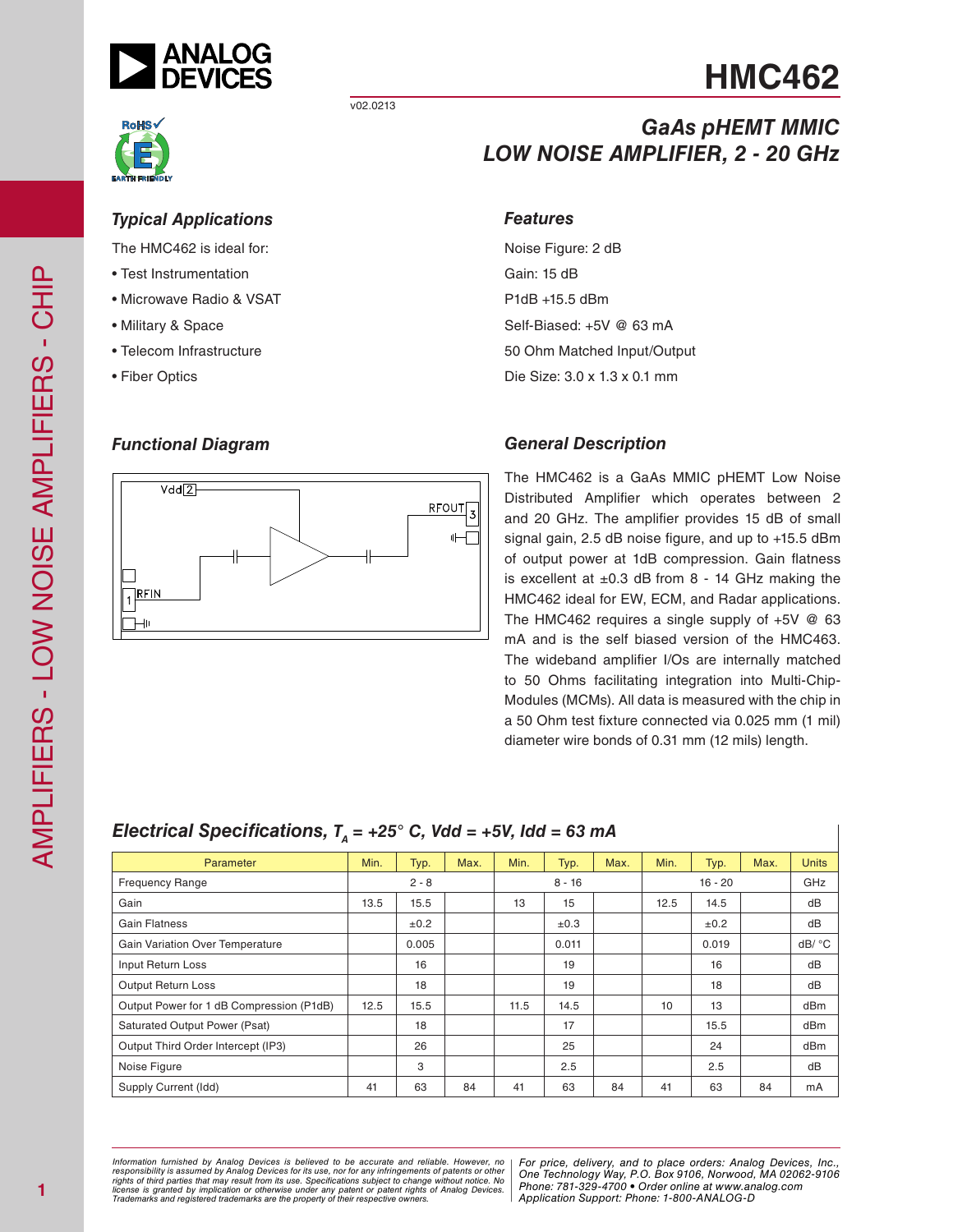

v02.0213





*Input Return Loss vs. Temperature*



### *Reverse Isolation vs. Temperature*



## *GaAs pHEMT MMIC LOW NOISE AMPLIFIER, 2 - 20 GHz*

### *Gain & Return Loss Gain vs. Temperature*



### *Output Return Loss vs. Temperature*



### *Noise Figure vs. Temperature*



*Formation iurnished by Analog Devices is believed to be accurate and reliable. However, no Hor price, delivery, and to place orders: Analog Devices, In<br>roonsibility is assumed by Analog Devices for its use, nor for any pressult from its use. Specifications subject to change without notice. No*<br>ation or otherwise under any patent or patent rights of Analog Devices Phone: 781-329-4700 • Order online at ww *e* the property of their respective owners. **Application Support: Phone: 1-8** Information furnished by Analog Devices is believed to be accurate and reliable. However, no<br>responsibility is assumed by Analog Devices for its use, nor for any infringements of patents or other<br>rights of third parties th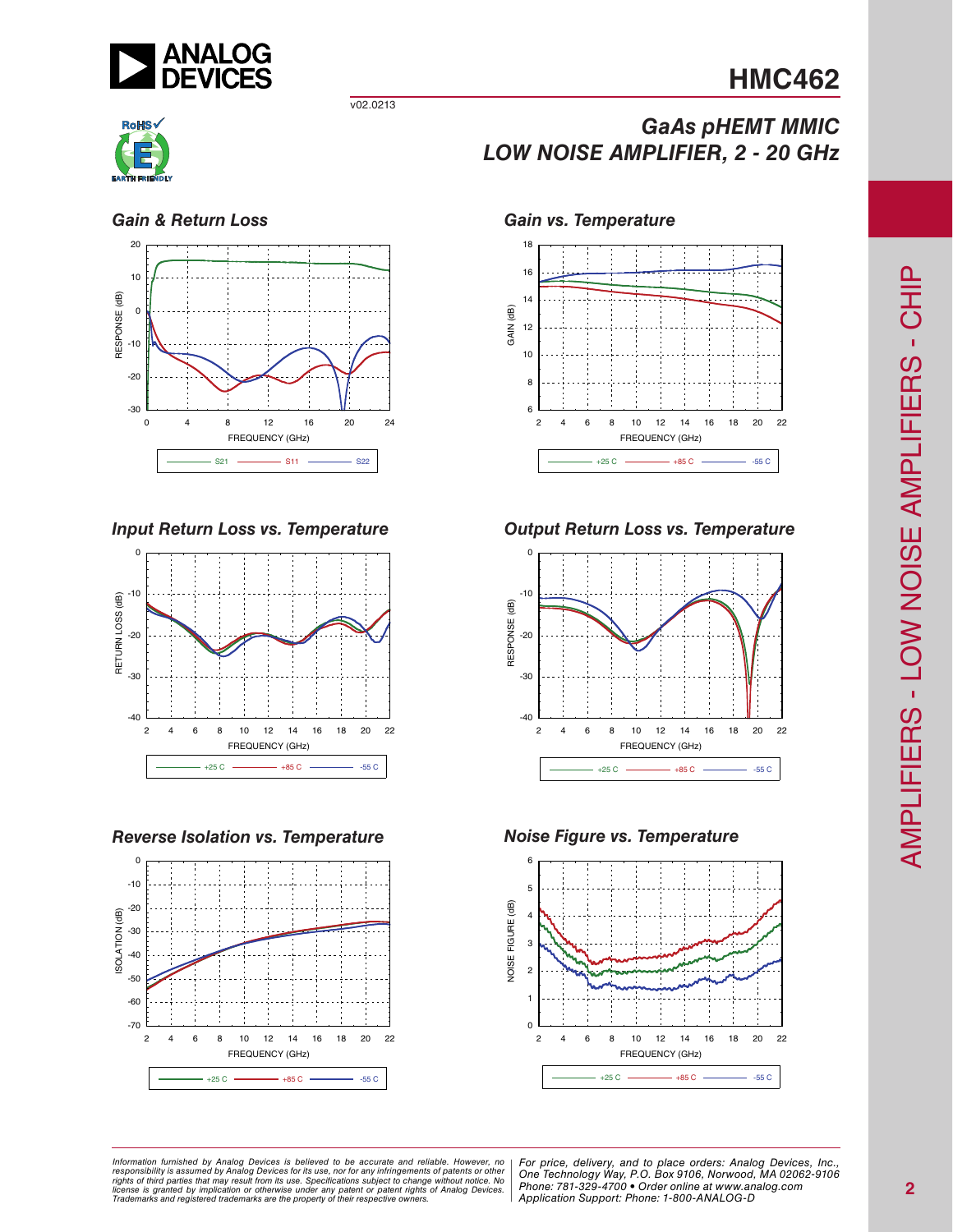

v02.0213



### *P1dB vs. Temperature Psat vs. Temperature*



### *P1dB vs. Vdd*



*Output IP3 vs. Temperature @ Pout = 4 dBm Tone*



## *GaAs pHEMT MMIC LOW NOISE AMPLIFIER, 2 - 20 GHz*



*Psat vs. Vdd*



*Output IP3 vs. Vdd @ Pout = 4 dBm Tone*



ormation furnished by Analog Devices is believed to be accurate and reliable. However, no | For price, delivery, and to place orders: Analog Devices, Inc.,<br>popsibility is assumed by Analog Devices for its use, not for any *pressult from its use. Specifications subject to change without notice. No*<br>ation or otherwise under any patent or patent rights of Analog Devices Phone: 781-329-4700 • Order online at ww *e* the property of their respective owners. **Application Support: Phone: 1-8** *Information furnished by Analog Devices is believed to be accurate and reliable. However, no*  responsibility is assumed by Analog Devices for its use, nor for any infringements of patents or other<br>rights of third parties that may result from its use. Specifications subject to change without notice. No<br>license is gr

*Phone: 781-329-4700 • Order online at www.analog.com Application Support: Phone: 1-800-ANALOG-D*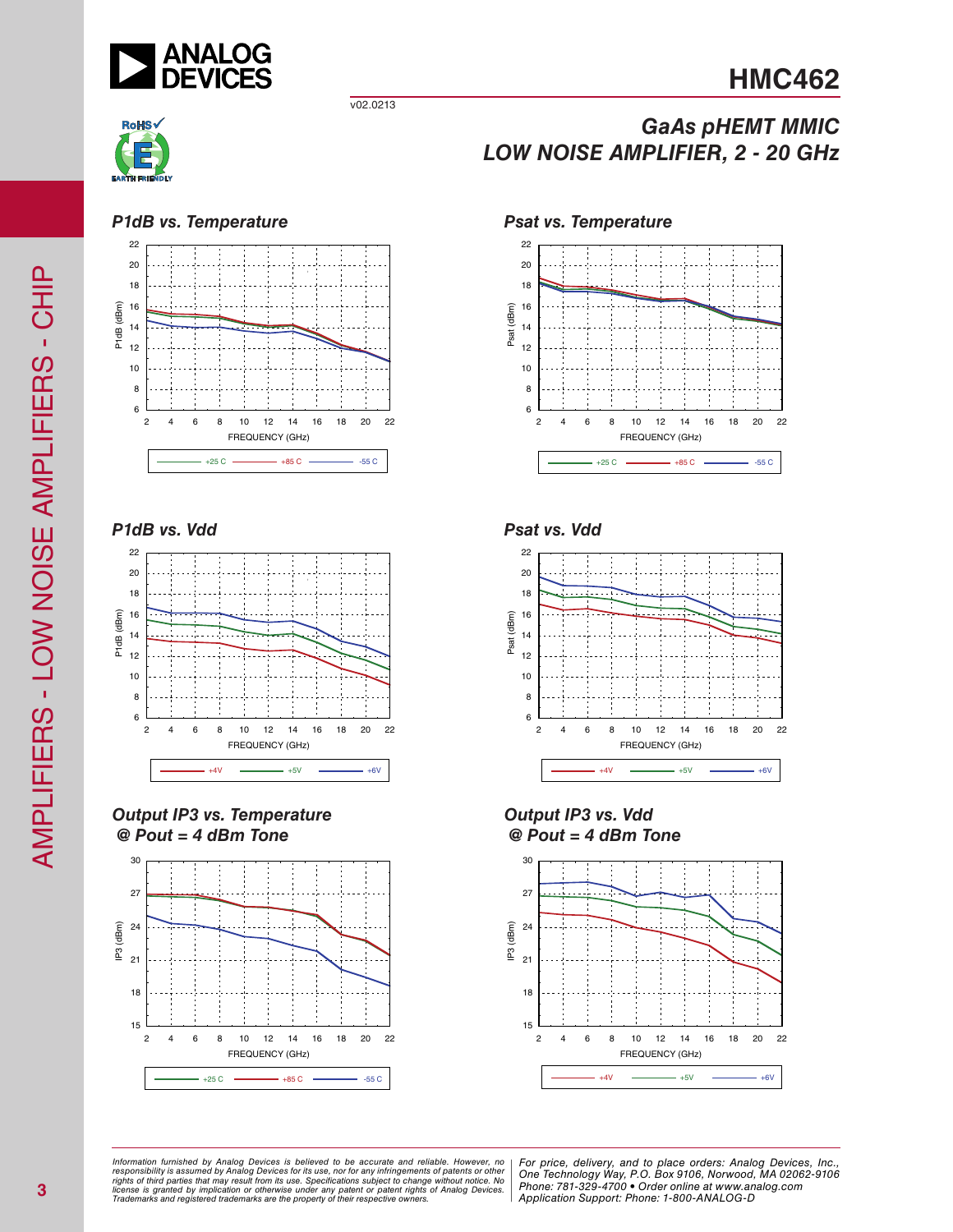

v02.0213





*Power Compression @ 20 GHz Power Dissipation*



*GaAs pHEMT MMIC LOW NOISE AMPLIFIER, 2 - 20 GHz*





*Formation iurnished by Analog Devices is believed to be accurate and reliable. However, no Hor price, delivery, and to place orders: Analog Devices, In<br>roonsibility is assumed by Analog Devices for its use, nor for any pressult from its use. Specifications subject to change without notice. No*<br>ation or otherwise under any patent or patent rights of Analog Devices Phone: 781-329-4700 • Order online at ww *e* the property of their respective owners. **Application Support: Phone: 1-8** Information furnished by Analog Devices is believed to be accurate and reliable. However, no<br>responsibility is assumed by Analog Devices for its use, nor for any infringements of patents or other<br>rights of third parties th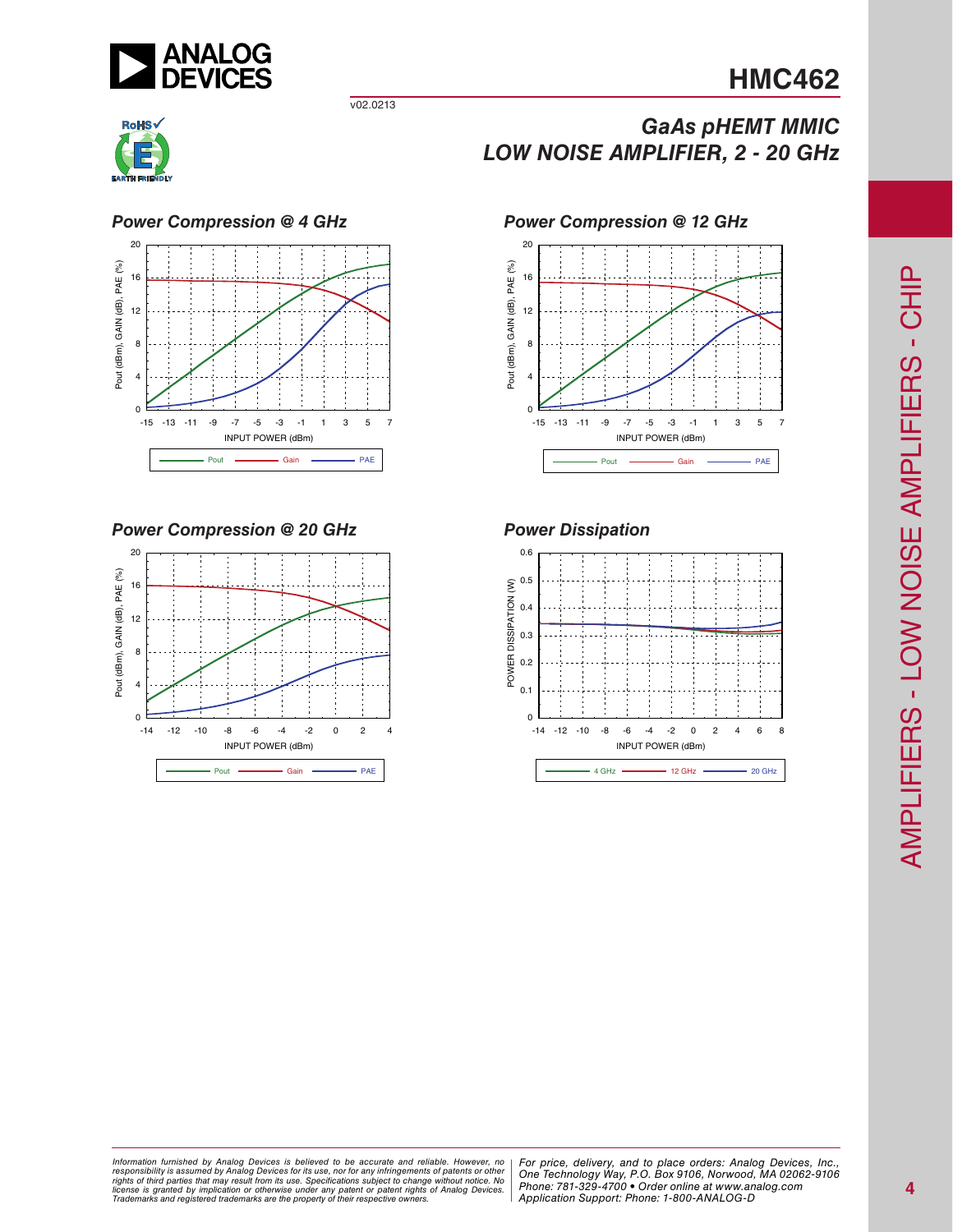

*GaAs pHEMT MMIC*

v02.0213



## *Absolute Maximum Ratings*

| Drain Bias Voltage (Vdd)                                                       | $+9$ Vdc               |
|--------------------------------------------------------------------------------|------------------------|
| <b>RF Input Power (RFIN)</b>                                                   | $+18$ dBm              |
| <b>Channel Temperature</b>                                                     | 175 °C                 |
| Continuous Pdiss ( $T = 85$ °C)<br>(derate 24.4 mW/°C above<br>$85^{\circ}$ C) | 2.2W                   |
| <b>Thermal Resistance</b><br>(channel to die bottom)                           | 41 °C/W                |
| <b>Storage Temperature</b>                                                     | -65 to $150^{\circ}$ C |
| <b>Operating Temperature</b>                                                   | -55 to 85 $\degree$ C  |

# *LOW NOISE AMPLIFIER, 2 - 20 GHz*

## *Typical Supply Current vs. Vdd*

| Vdd(V) | Idd (mA) |
|--------|----------|
|        | 64       |
| 5      | 66       |
| 6      | 68       |
|        | 70       |
|        | 72       |



### ELECTROSTATIC SENSITIVE DEVICE OBSERVE HANDLING PRECAUTIONS





## *Die Packaging Information* [1]

| <b>Standard</b> | Alternate |
|-----------------|-----------|
| GP-1 (Gel Pack) | ▵         |

*[1] For more information refer to the "Packaging Information" Document in the Product Support Section of our website .*

*[2] For alternate packaging information contact Hittite Microwave Corporation.*

NOTES:

- 1. ALL DIMENSIONS ARE IN INCHES [MM]
- 2. DIE THICKNESS IS 0.004"
- 3. TYPICAL BOND PAD IS 0.004" SQUARE
- 4. BOND PAD METALIZATION: GOLD
- 5. BACKSIDE METALIZATION: GOLD
- 6. BACKSIDE METAL IS GROUND
- 7. NO CONNECTION REQUIRED FOR UNLABELED BOND PADS
- 8. OVERALL DIE SIZE  $\pm 0.002$ "

ormation furnished by Analog Devices is believed to be accurate and reliable. However, no | For price, delivery, and to place orders: Analog Devices, Inc.,<br>popsibility is assumed by Analog Devices for its use, not for any *pressult from its use. Specifications subject to change without notice. No*<br>ation or otherwise under any patent or patent rights of Analog Devices Phone: 781-329-4700 • Order online at ww *e* the property of their respective owners. **Application Support: Phone: 1-8** *Information furnished by Analog Devices is believed to be accurate and reliable. However, no*  responsibility is assumed by Analog Devices for its use, nor for any infringements of patents or other<br>rights of third parties that may result from its use. Specifications subject to change without notice. No<br>license is gr

*Phone: 781-329-4700 • Order online at www.analog.com Application Support: Phone: 1-800-ANALOG-D*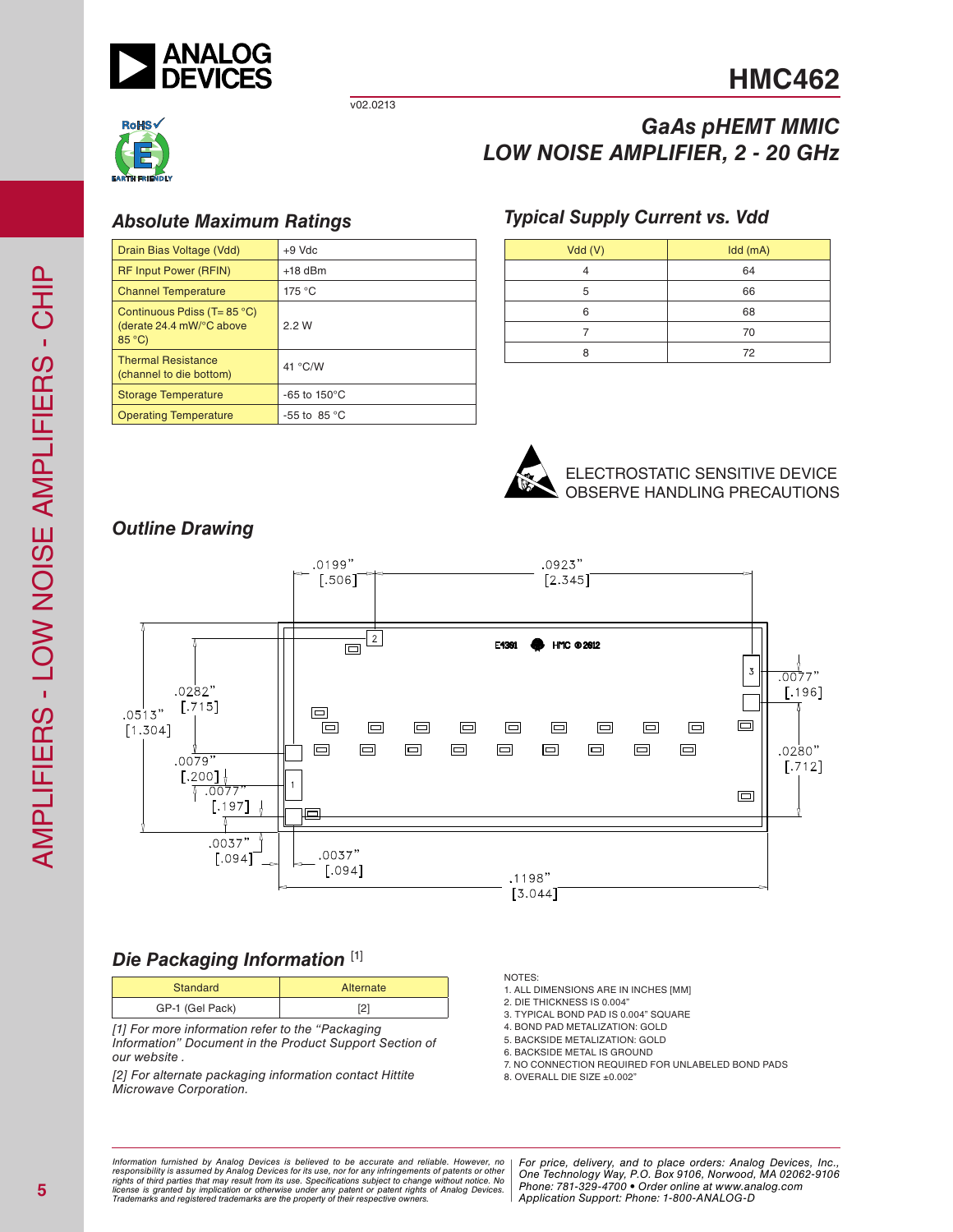

v02.0213



## *GaAs pHEMT MMIC LOW NOISE AMPLIFIER, 2 - 20 GHz*

## *Pad Descriptions*

| Pad Number     | Function     | <b>Description</b>                                                                | <b>Interface Schematic</b> |
|----------------|--------------|-----------------------------------------------------------------------------------|----------------------------|
| $\mathbf{1}$   | <b>RFIN</b>  | This pad is AC coupled and matched to 50 Ohms                                     | $RFIN$ $\cup$ $\vdash$     |
| $\overline{c}$ | Vdd          | Power supply voltage for teh amplifier<br>External bypass capacitors are required | $\bigcirc$ Vdd             |
| 3              | <b>RFOUT</b> | This pad is AC coupled and matched to 50 Ohms                                     | $\circ$ RFOUT              |
| Die Bottom     | GND          | Die bottom must be connected to RF/DC ground.                                     | $\bigcirc$ GND             |

## *Assembly Diagram*



*Formation iurnished by Analog Devices is believed to be accurate and reliable. However, no Hor price, delivery, and to place orders: Analog Devices, In<br>roonsibility is assumed by Analog Devices for its use, nor for any pressult from its use. Specifications subject to change without notice. No*<br>ation or otherwise under any patent or patent rights of Analog Devices Phone: 781-329-4700 • Order online at ww *e* the property of their respective owners. **Application Support: Phone: 1-8** Information furnished by Analog Devices is believed to be accurate and reliable. However, no<br>responsibility is assumed by Analog Devices for its use, nor for any infringements of patents or other<br>rights of third parties th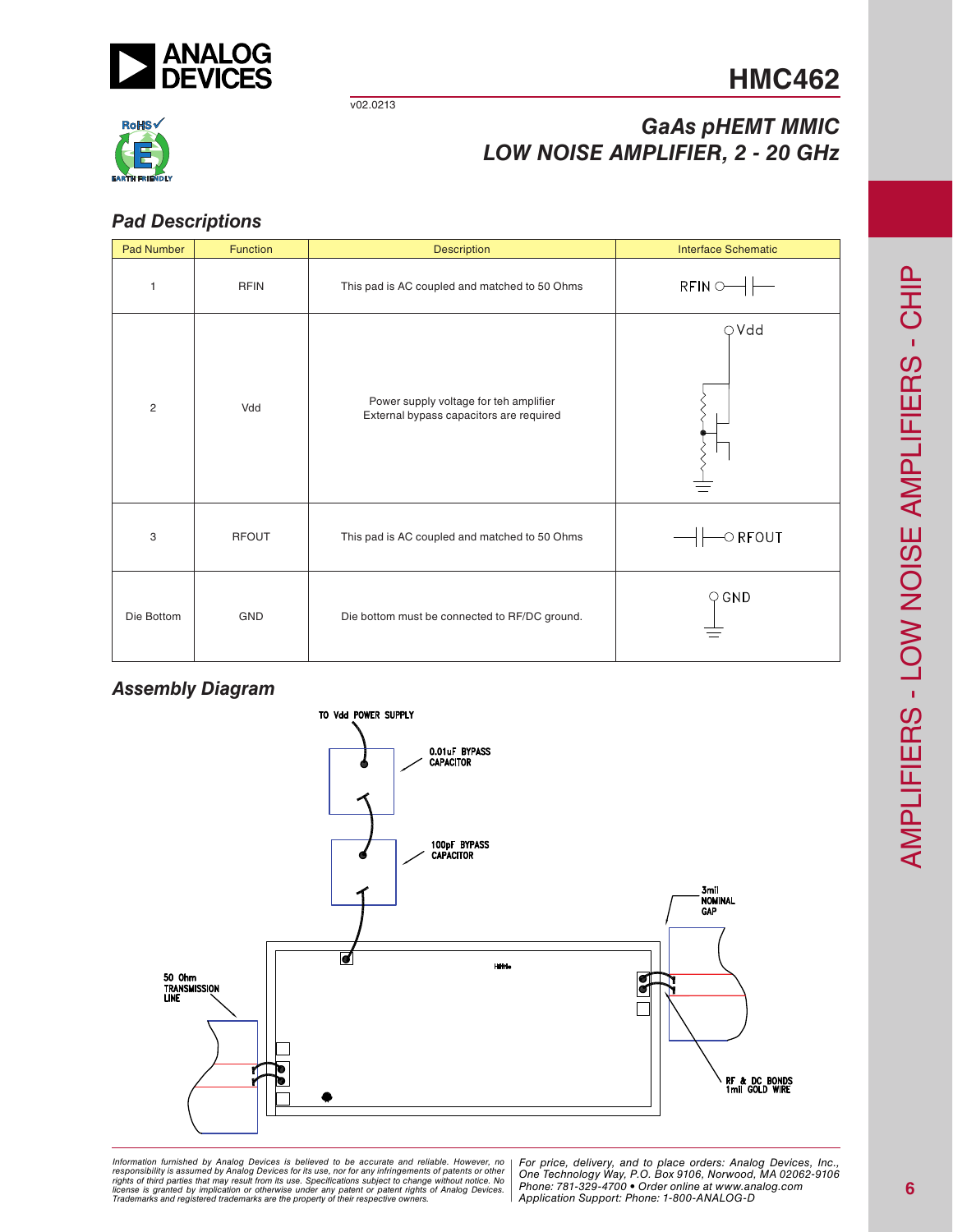

v02.0213

## **HMC462**



## *GaAs pHEMT MMIC LOW NOISE AMPLIFIER, 2 - 20 GHz*

## *Mounting & Bonding Techniques for Millimeterwave GaAs MMICs*

The die should be attached directly to the ground plane eutectically or with conductive epoxy (see HMC general Handling, Mounting, Bonding Note).

50 Ohm Microstrip transmission lines on 0.127mm (5 mil) thick alumina thin film substrates are recommended for bringing RF to and from the chip (Figure 1). If 0.254mm (10 mil) thick alumina thin film substrates must be used, the die should be raised 0.150mm (6 mils) so that the surface of the die is coplanar with the surface of the substrate. One way to accomplish this is to attach the 0.102mm (4 mil) thick die to a 0.150mm (6 mil) thick molybdenum heat spreader (moly-tab) which is then attached to the ground plane (Figure 2).

Microstrip substrates should be located as close to the die as possible in order to minimize bond wire length. Typical die-to-substrate spacing is 0.076mm to 0.152 mm (3 to 6 mils).

### *Handling Precautions*

*Follow these precautions to avoid permanent damage.*

**Storage:** All bare die are placed in either Waffle or Gel based ESD protective containers, and then sealed in an ESD protective bag for shipment. Once the sealed ESD protective bag has been opened, all die should be stored in a dry nitrogen environment.

**Cleanliness:** Handle the chips in a clean environment. DO NOT attempt to clean the chip using liquid cleaning systems.

**Static Sensitivity:** Follow ESD precautions to protect against >  $\pm$  250V ESD strikes.

**Transients:** Suppress instrument and bias supply transients while bias is applied. Use shielded signal and bias cables to minimize inductive pickup.

**General Handling:** Handle the chip along the edges with a vacuum collet or with a sharp pair of bent tweezers. The surface of the chip may have fragile air bridges and should not be touched with vacuum collet, tweezers, or fingers.

### *Mounting*

The chip is back-metallized and can be die mounted with AuSn eutectic preforms or with electrically conductive epoxy. The mounting surface should be clean and flat.

Eutectic Die Attach: A 80/20 gold tin preform is recommended with a work surface temperature of 255 °C and a tool temperature of 265 °C. When hot 90/10 nitrogen/hydrogen gas is applied, tool tip temperature should be

290 °C. DO NOT expose the chip to a temperature greater than 320 °C for more than 20 seconds. No more than 3 seconds of scrubbing should be required for attachment.

Epoxy Die Attach: Apply a minimum amount of epoxy to the mounting surface so that a thin epoxy fillet is observed around the perimeter of the chip once it is placed into position. Cure epoxy per the manufacturer's schedule.

### *Wire Bonding*

Ball or wedge bond with 0.025mm (1 mil) diameter pure gold wire. Thermosonic wirebonding with a nominal stage temperature of 150 °C and a ball bonding force of 40 to 50 grams or wedge bonding force of 18 to 22 grams is recommended. Use the minimum level of ultrasonic energy to achieve reliable wirebonds. Wirebonds should be started on the chip and terminated on the package or substrate. All bonds should be as short as possible <0.31mm (12 mils).



*Formation iurnished by Analog Devices is believed to be accurate and reliable. However, no Hor price, delivery, and to place orders: Analog Devices, In<br>roonsibility is assumed by Analog Devices for its use, nor for any pressult from its use. Specifications subject to change without notice. No*<br>ation or otherwise under any patent or patent rights of Analog Devices Phone: 781-329-4700 • Order online at ww *e* the property of their respective owners. **Application Support: Phone: 1-8** *Information furnished by Analog Devices is believed to be accurate and reliable. However, no*  responsibility is assumed by Analog Devices for its use, nor for any infringements of patents or other<br>rights of third parties that may result from its use. Specifications subject to change without notice. No<br>license is gr